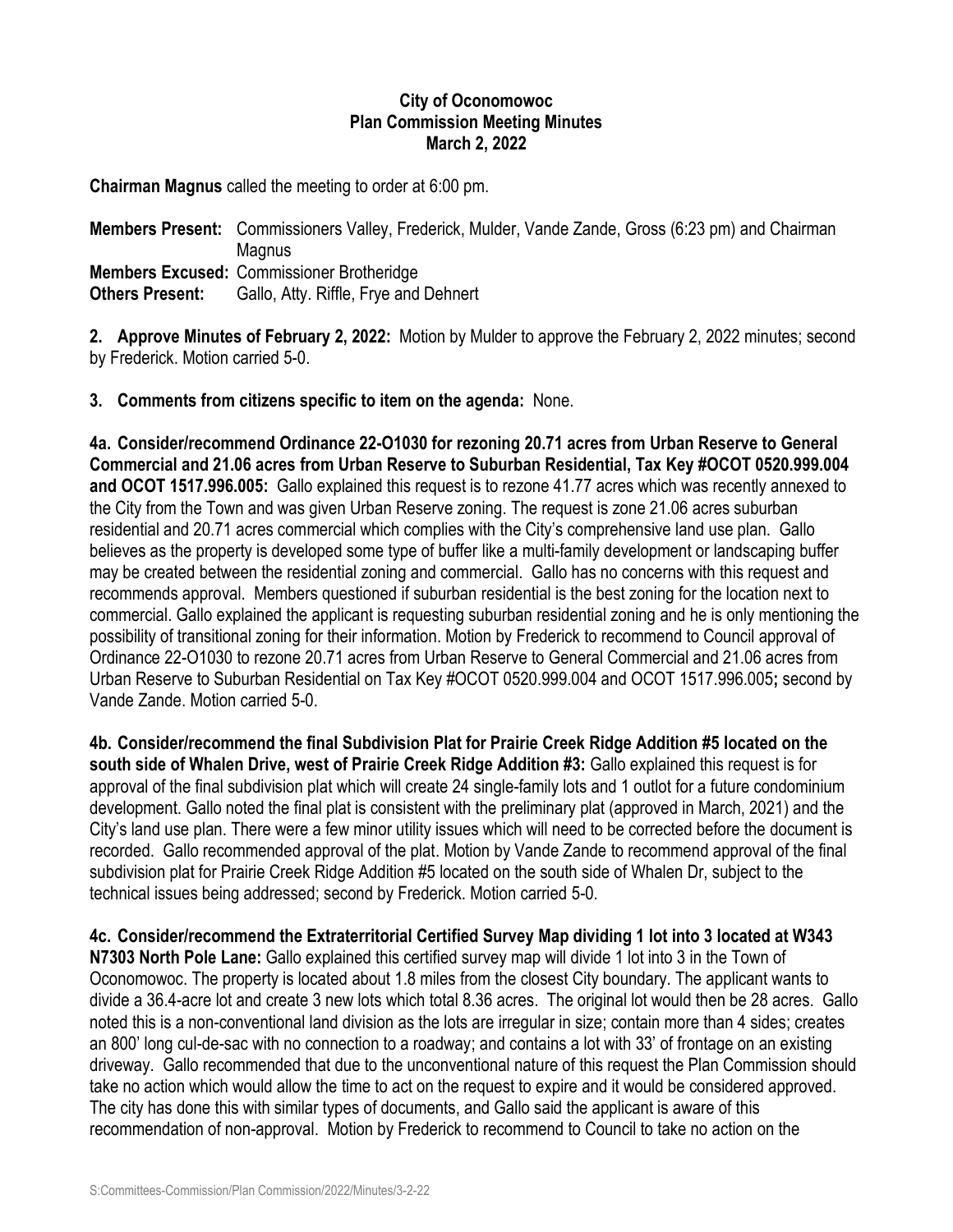Extraterritorial Certified Survey Map at W343 N7303 North Pole Lane, Town of Oconomowoc; second by Valley. Motion carried 5-0.

**4d. Consider/ recommend the Certified Survey Map for Olympia Fields that divides 2 lots into 3 located at 1408 and 1414 Summit Avenue:** Gallo explained this request is to divide 2 lots into 3 which will result in dividing an existing building into 2 lots for a future sale. The CSM also dedicates 80' for the creation of a city street (Olympia Fields Drive) from Summit Avenue to Commerce Street and creates a new 1.18-acre buildable lot (Lot 4). The property is zoned General Commercial. Gallo noted the City is listed as a part owner due to a sliver of land by the water tower, and there should be an agreement created to allow for the maintenance of the water tower. Staff has no concerns with the document, and Gallo recommends approval. Motion by Valley to recommend to Council approval of the Certified Survey Map for Olympia Fields at 1408 and 1414 Summit Avenue; second by Frederick. Motion carried 6-0.

**4e. Consider / recommend the Condominium Plat for Olympia Fields Condominium that creates 5 units within 1 lot at 1408 Summit Avenue:** Gallo reported this Plat creates 5 units from 1 lot which will allow for the sale of the units to different entities. The property is zoned General Commercial. Lots 1, 2 and 3 were sold to Sendik's and Wangard will retain Lots 4 and 5. Vehicle access will be from Pabst Road, Olympia Fields Drive or Commerce Street. Lots 1 and 4 have existing buildings, and Lots 2, 3 and 5 will be for future development which will have to come back to Plan Commission for review and approval. Parking requirements will depend upon a variety of factors including building use, customer space, and hours of operation. Gallo noted the condo plat cannot be changed once it has been recorded so the applicant is showing the plat with the most intense uses. The developer is also intending on having connectivity throughout the site even though there may be different owners. Gallo added a Condominium Declaration would need to be included with the Plat. The applicant, Mark Lake of Wangard, showed pictures of what the outlots could look like when developed; said Sendik's will determine what uses complement its building the most; believes all property owners will cooperate and share parking; the plan shows a potential restaurant or small strip of stores in the outlots; there will be parking along the street; and they will encourage sidewalk throughout. Members encouraged walkability in the development; noted the potential for conflict with the parking depending upon the use; concerned with creating units with limited room for expansion; originally the applicant considered 2 outlots, now it looks like it will be several areas of development; and have they considered an expandable condo plat. Matt Moroney of Wangard explained they cannot do an expandable plat because of state law; this plat was the only way to condo the property to make it more like Sendik's wants; and they want to keep flexibility for what may develop in the future. Riffle noted they have to handle this condo plat this way, but the members can always say no to what develops. Gallo said parking can always be an issue unless there is a shared parking agreement; staff will look at each proposal as it comes forward; he won't bring it to the Plan Commission if the proposal doesn't work for parking purposes; and though sites are somewhat small a developer could always buy 2 lots. Motion by Mulder to recommend to Council the Condominium Plat for Olympia Fields Condominium at 1408 Summit Avenue; second by Vande Zande. Motion carried 6-0.

**4f. Consider / approve the major design review plans for Sendik's located at 1408 Summit Avenue:** Gallo explained this request is for approval of the plans for a 60,000 sf specialty grocery store within the Olympia Fields development. The property is zoned General Commercial, and the proposed use conforms to zoning and is consistent with the City's land use plan. The site plan is being amended, and the Architectural Commission reviewed the building's design, materials and colors earlier this evening. The building is being updated along with the rest of the buildings on the site. Sendik's will be completed first, and the Architectural Commission recommended there be a sunset clause of 2 years for it to be completed. Sendik's will be the main anchor with the fitness center next door. All setbacks and proposed heights conform to code, and Gallo is comfortable with the proposed parking. As future development of areas 2 and 3 are determined, the Plan Commission will have to look more in depth at parking. The main access point will be from Olympia Fields Drive, and there will also be access through the property to the north. A cross access easement agreement is required between the tenants which is